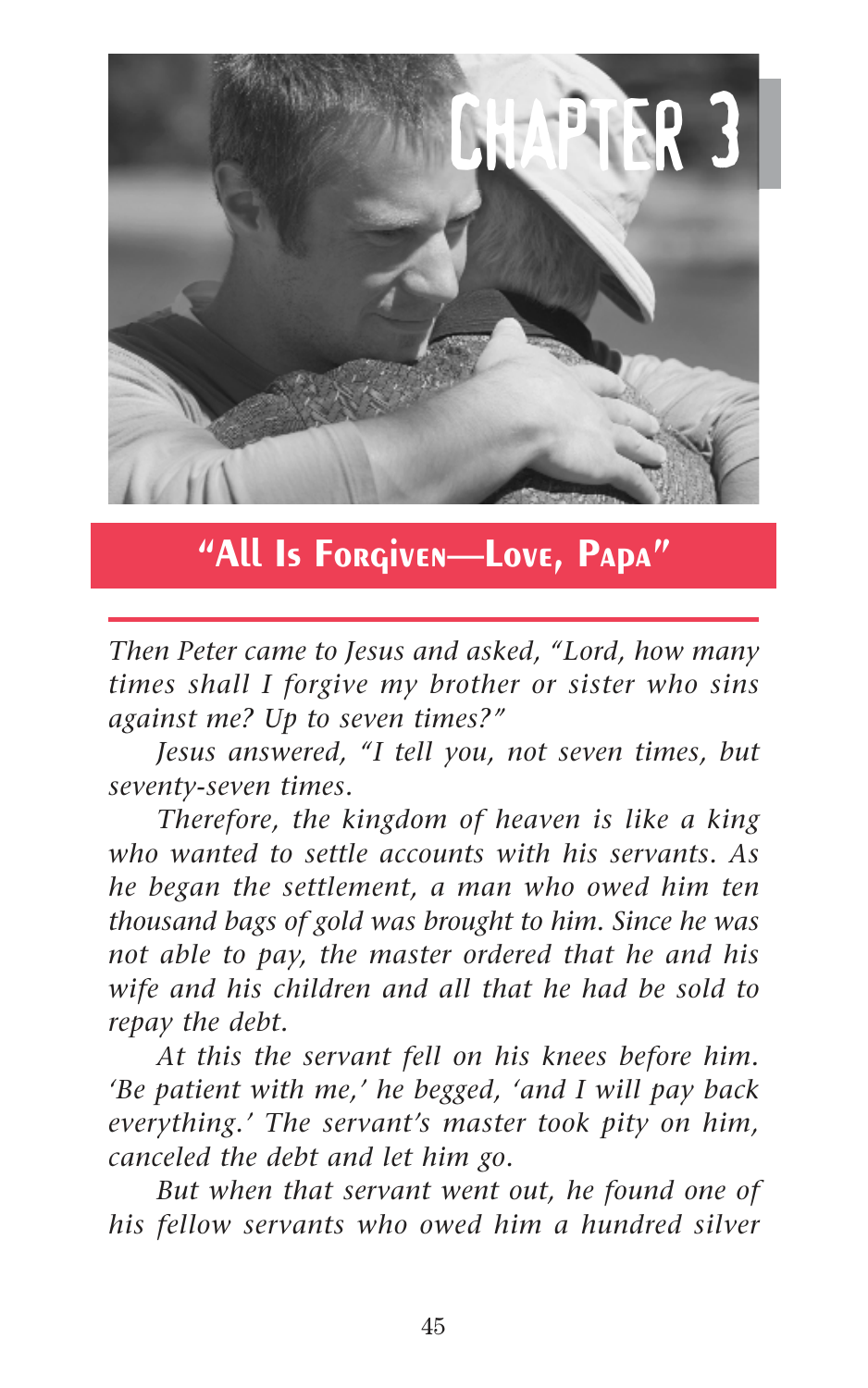*coins. He grabbed him and began to choke him. 'Pay back what you owe me!' he demanded.* 

*His fellow servant fell to his knees and begged him, 'Be patient with me, and I will pay it back.'* 

*But he refused. Instead, he went off and had the man thrown into prison until he could pay the debt. When the other servants saw what had happened, they were outraged and went and told their master everything that had happened.* 

*Then the master called the servant in. 'You wicked servant,' he said, 'I canceled all that debt of yours because you begged me to. Shouldn't you have had mercy on your fellow servant just as I had on you?' In anger his master handed him over to the jailers to be tortured, until he should pay back all he owed.* 

*This is how my heavenly Father will treat each of you unless you forgive your brother or sister from your heart."*—Matthew 18:21-35

In his story, "The Capital of the World," Ernest<br>Hemingway wrote about a Spanish father who<br>wanted to be reconciled with his son. His son<br>had run away to the lights and attractions of the n his story, "The Capital of the World," Ernest Hemingway wrote about a Spanish father who wanted to be reconciled with his son. His son big city of Madrid. The father put an advertisement in the newspaper: "Paco, meet me at the Hotel Montana at noon on Tuesday. All is forgiven! Love, Papa."

Paco is a common name in Spain—so much so that when the father went to the Hotel Montana on Tuesday at noon, there were 800 young men named Paco waiting for their fathers!

We all desperately crave forgiveness! Our hunger for forgiveness and reconciliation is one of the most basic of all human desires and yearnings. But while we desperately seek forgiveness for ourselves,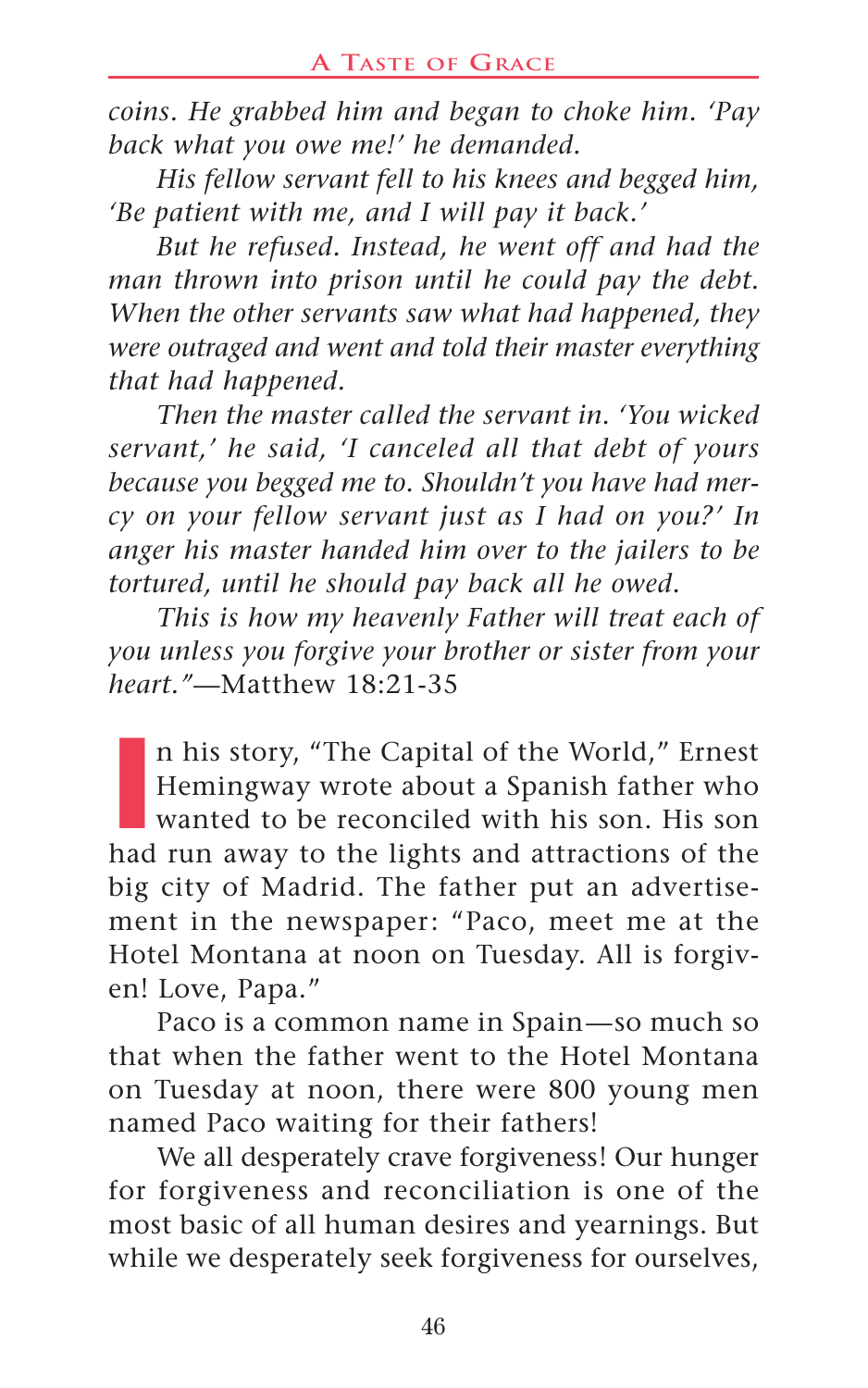we often seem reluctant to see others receive it. While we long to be forgiven, we find forgiving those who, as so many country-and-western or blues songs express, "done us wrong," to be extremely difficult. There are so many songs about people doing each other wrong that some years ago one popular song was called "Another Somebody Done Somebody Wrong Song."

The fact that we all crave forgiveness is one of the reasons why the gospel is such incredibly good news! Can you imagine the gospel of Jesus Christ without forgiveness? Can you imagine experiencing God's grace without being forgiven? Forgiveness lies at the heart of our relationship with God. There is no reconciliation without forgiveness.

This parable of Jesus is often referred to as the parable of the unforgiving servant. It's a parable about someone who had been forgiven much yet ironically finds himself unwilling to forgive someone who owes him a comparatively small sum. This is a parable of unimaginable forgiveness—forgiveness that defies human logic—forgiveness that seems, to the human mind, apart from God's grace, like a fairy tale.

The parable of the unforgiving servant follows a conversation between Peter and Jesus and the answer Jesus gives to Peter's question. Peter wants to know how many times he is required to forgive—is there a limit when he can stop forgiving? Peter suggests seven would be a good number to use as a limitation on forgiveness. After all, what if someone takes advantage of the opportunity to be forgiven—and keeps misbehaving, continually requesting forgiveness? Surely Jesus isn't saying that we should just keep on forgiving, no matter what?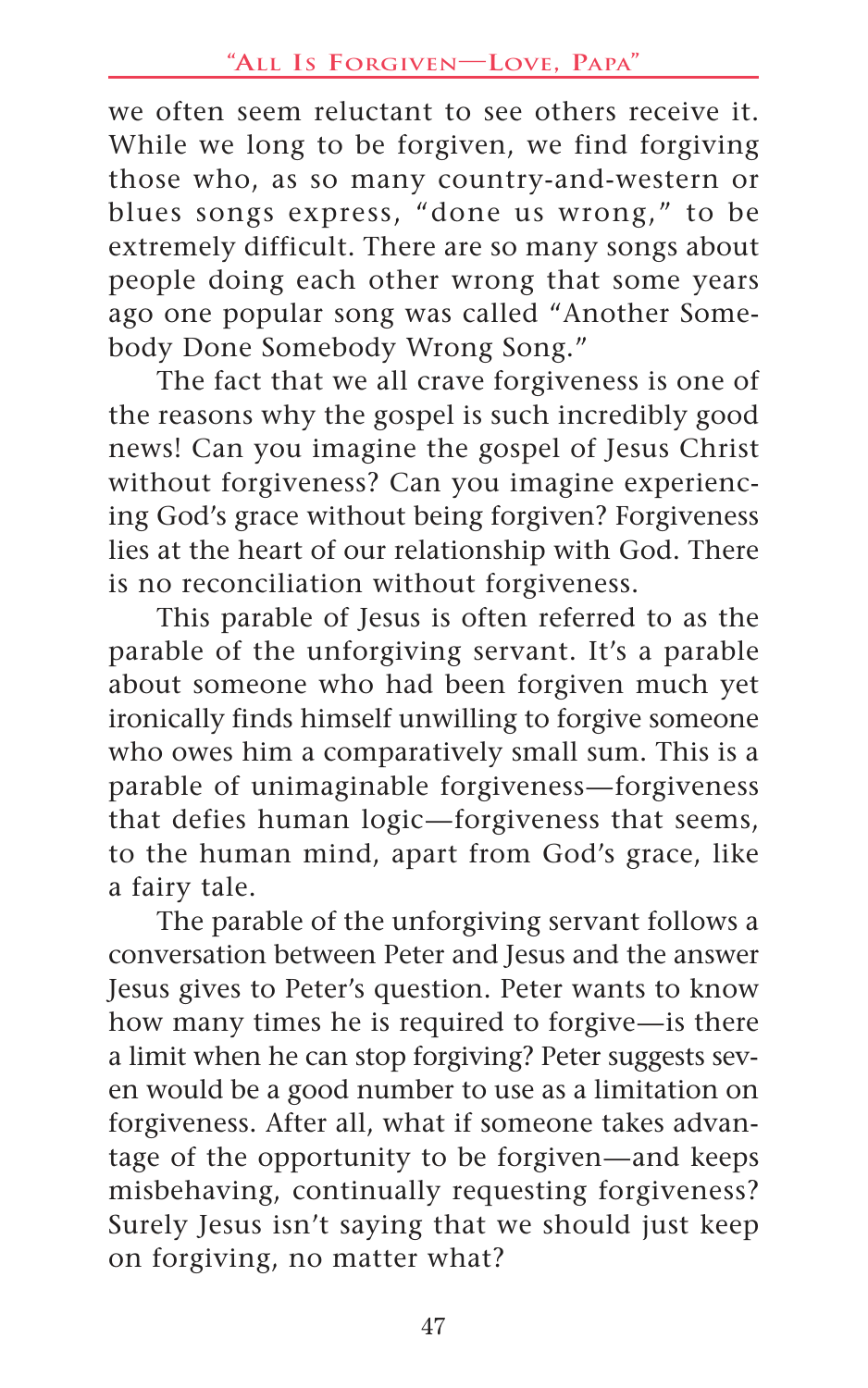Jesus responds with a deliberate hyperbolic exaggeration. He tells Peter that he should forgive seventy times seven times. Jesus is saying, of course, that there is no end to forgiveness. The forgiveness God gives has no boundaries. Jesus is saying that divine forgiveness is not an exercise in bookkeeping. The forgiveness that comes from God does not depend on accurate record keeping. Paul says a similar thing when he writes about the love of God, in 1 Corinthians 13:5:

*"It does not dishonor others, it is not self-seeking, it is not easily angered, it keeps no record of wrongs."*

## **Forgiveness Without Limits**

After Jesus says God's forgiveness has no limits, then he begins the parable of the unforgiving servant. Jesus begins this parable with the same introduction he uses for a number of other parables, by saying: *"the kingdom of heaven is like…"* The kingdom of heaven is like this story—the kingdom of heaven is filled with forgiveness, it is a kingdom of mercy and grace.

Jesus begins the parable with law. In what is perhaps his most detailed parable about forgiveness, Jesus describes a debtor who owes ten thousand bags of gold being brought to his king. The king is a spiritual accountant—a spiritual bean counter. For that reason alone, regardless of the mercy this king later gives, we should hesitate before deciding that Jesus is casting God the Father in the role of this king. While we might understand some of the actions of the king of this parable as God-like, this character is not a perfect reflection of our heavenly Father. Our loving heavenly Father does not keep a record of our debts. The love of God *"…keeps no record of wrongs"* (1 Corinthians 13:5).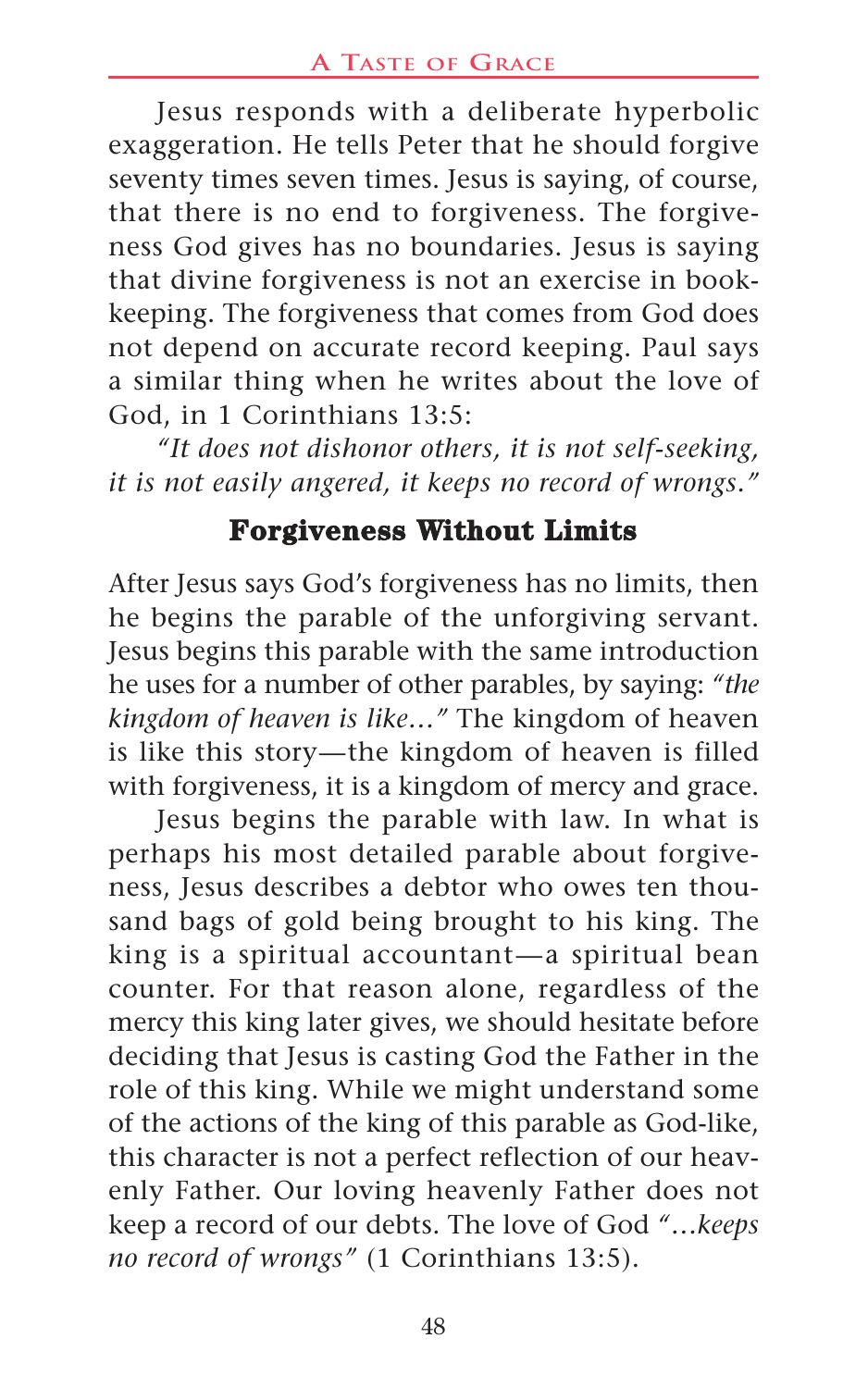As the story begins, the debtor, who owes ten thousand bags of gold (earlier translations defined the debt as being ten thousand talents), is brought before the king, who wants to settle accounts. It's difficult to translate a generic reference to 10,000 bags of gold or talents into today's currency. Interpretations differ about how much this amount actually is.

One writer suggested that the average working man in the first-century would have needed to work for twenty years to earn one talent. If that estimate is accurate, we're talking about this man's debt being roughly equivalent to 200,000 years of work. Considering that most people are able to work about 40 years in their lifetime today, the debt owed by the debtor was equal to the total earnings of 5,000 lifetimes!

The point of the parable, of course, is not the exact amount that he owed. The most recent, 2011 revision of the New International Version recognizes this issue, and uses the far less precise "bags of gold" rather than talents (for more about bags of gold versus talents please see Chapter Six). By a hyperbolic exaggeration Jesus has already stipulated that a precise number of times we must forgive someone is not the issue. By the same token, Jesus is not giving us the exact amount this debtor owed. He is instead illustrating the stupendous debt of spiritual bankruptcy that this man (and any human for that matter) owes. No one could ever, in 5,000 lifetimes, repay this debt!

By the way, this debtor is someone who had been given some degree of responsibility. After all, not everyone would have the capabilities necessary to run up this kind of incredible debt! When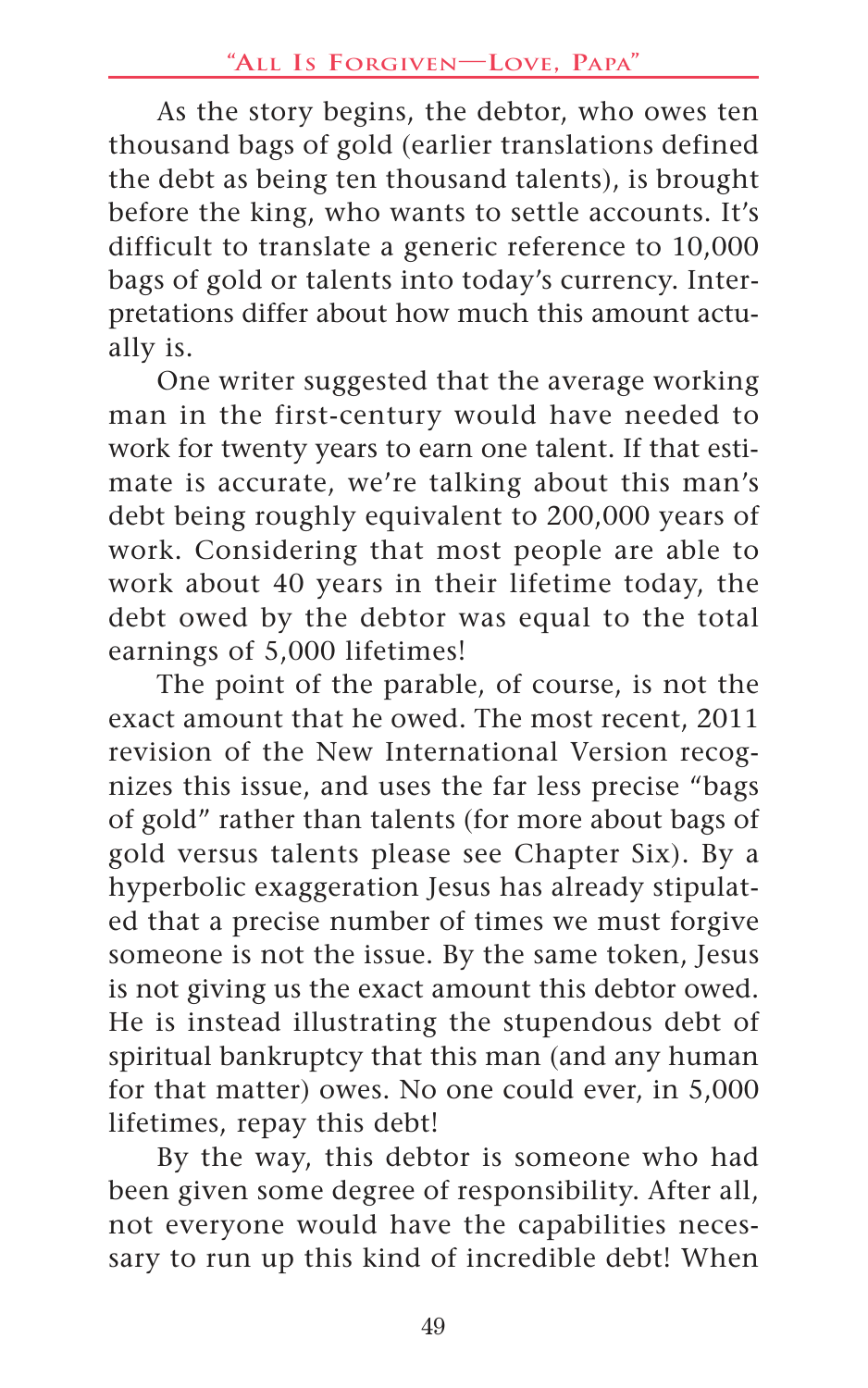the debtor is faced with the staggering consequences of his debt—he cannot repay his debt and he and his wife and his family will all become slaves to help pay off that debt—he throws himself on the mercy of the king.

But a truly amazing thing happens! The king forgives the debt! All the debtor has to do to receive

**This unforgiving forgiven debtor is you and me—and all humanity! We are programmed to default to living by law—by records—by counting the sins and grievances of everyone who owes us.**

grace is to recognize his inability to repay his debt and request forgiveness from the king!

Even more amazing, even though the debtor doesn't seem to realize it, is that full and complete forgiveness is given without any strings attached. There are no preconditions. There is no contract to sign. There is no collateral the debtor must provide, nor any down payment (earnest money) he must pay up front as an

evidence of his intent. There is no schedule of repayments—no obligation to repay a certain number of talents each month.

The king cancels the debt for no obvious reason. The king cancels the debt because he can, and of course in this regard we might say that he is like our loving God who unconditionally forgives us. God forgives for no humanly perceived apparent reason! God's forgiveness is given to those who have proven themselves virtually useless completely unable to keep their own spiritual houses in order!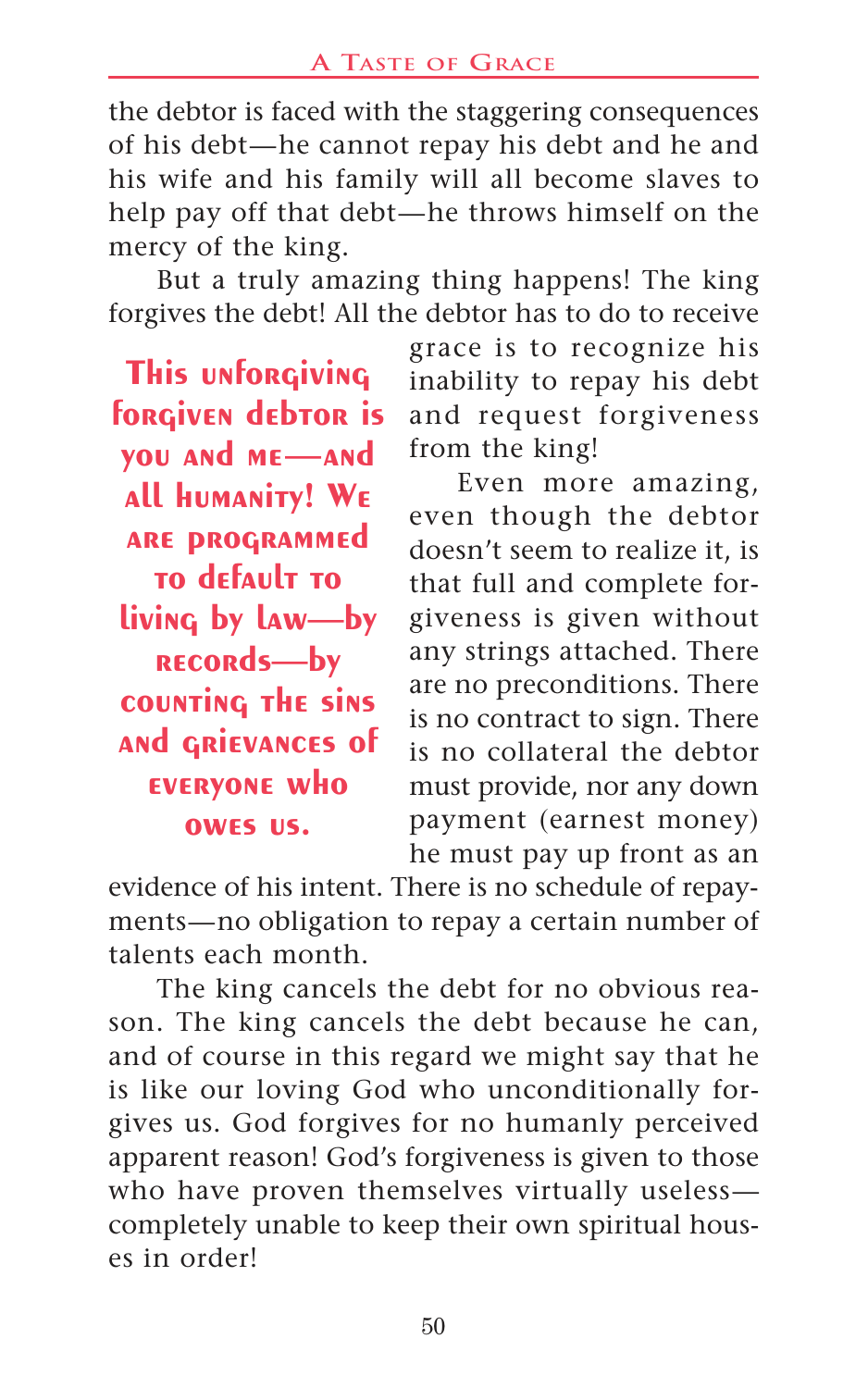But the debtor who had failed so miserably (like all human beings) just can't believe the king's unconditional grace (failure to believe the riches of God's grace is another all-too-human trait!). The king doesn't stipulate repayment, but the debtor decides he needs to salvage some self-respect and attempt some token repayment. Driven by the desire to save face, the debtor certainly can't see any direct correlation to the lavish, unheard of forgiveness he has just received to the forgiveness he can, in turn, pass on to others. In order to repay the king, the recently forgiven servant, having been forgiven a debt that it would take him 5,000 lifetimes to repay, turns around and refuses to forgive someone who owed him the equivalent of \$50.

The forgiven debtor is still operating out of his old religious paradigm. In spite of the grace lavished on him, he is still working on the basis of his own self-salvation program. He is like the prodigal son who planned to be a slave for his father so that he could recoup the inheritance he squandered. Grace was too absurd to consider.

The forgiven debtor failed to respond to someone who begged him to forgive them, someone who used *the exact same words* he himself used when he begged the king for his own forgiveness. He failed to feel pity because he was so absorbed in trying to find a way to repay his own debt! Jesus sets up this scene so that we, his listeners and readers, would naturally be appalled and wonder why the callous, insensitive much-forgiven man would not forgive someone who owed him a comparatively insignificant amount.

This unforgiving forgiven debtor is you and me —and all humanity! We are programmed to default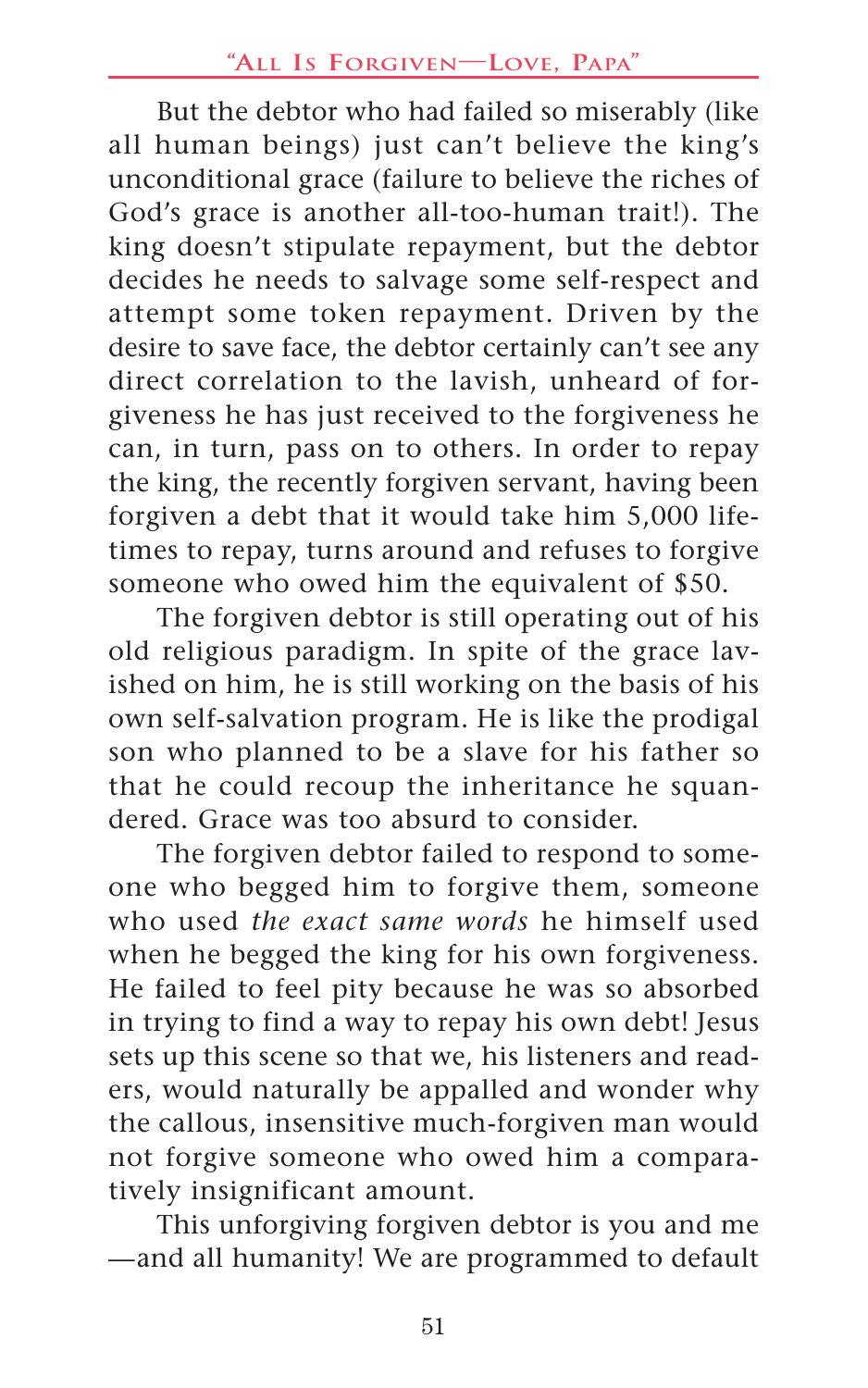to living by law—by numbers, calculations and amounts—by counting the sins of everyone who owes us. Unless we unreservedly embrace the grace which God gives us, we are incapable of passing it on to others. Unless we fully embrace the grace of God, we wind up biting the hand of the One who spiritually feeds us! Until we fully embrace God's grace, we will never fully realize the extravagant, unheard of, beyond belief grace we have been given.

## **Forgiven Yet Unforgiving!**

The forgiven servant who was himself unforgiving is every man and every woman—in the sense that **1)** we love to experience grace ourselves, but we are loathe to pass it on to others—in fact we often begrudge grace when others receive it, and **2)** God's grace just seems to be too good to be true—so much so that even when he lavishes his grace on us our attention and focus almost always reverts back to legalistic record keeping.

Similar scenes happen all the time when God's amazing, staggering, radical grace is preached. Even though God's grace is the very heart and core of the gospel of Jesus Christ, when the real implications of God's grace are explained, objections resound throughout the world of Christendom.

When a pastor preaches about grace, many in the congregation, especially the board of deacons and others in positions of authority, insist on a series of sermons the next few weeks to "balance out" the sermon about grace. "After all," so goes the thinking, "if we just preach grace and leave it at that, people might get the wrong idea. If we just leave them with this 'grace thing' how in the world can we control them?"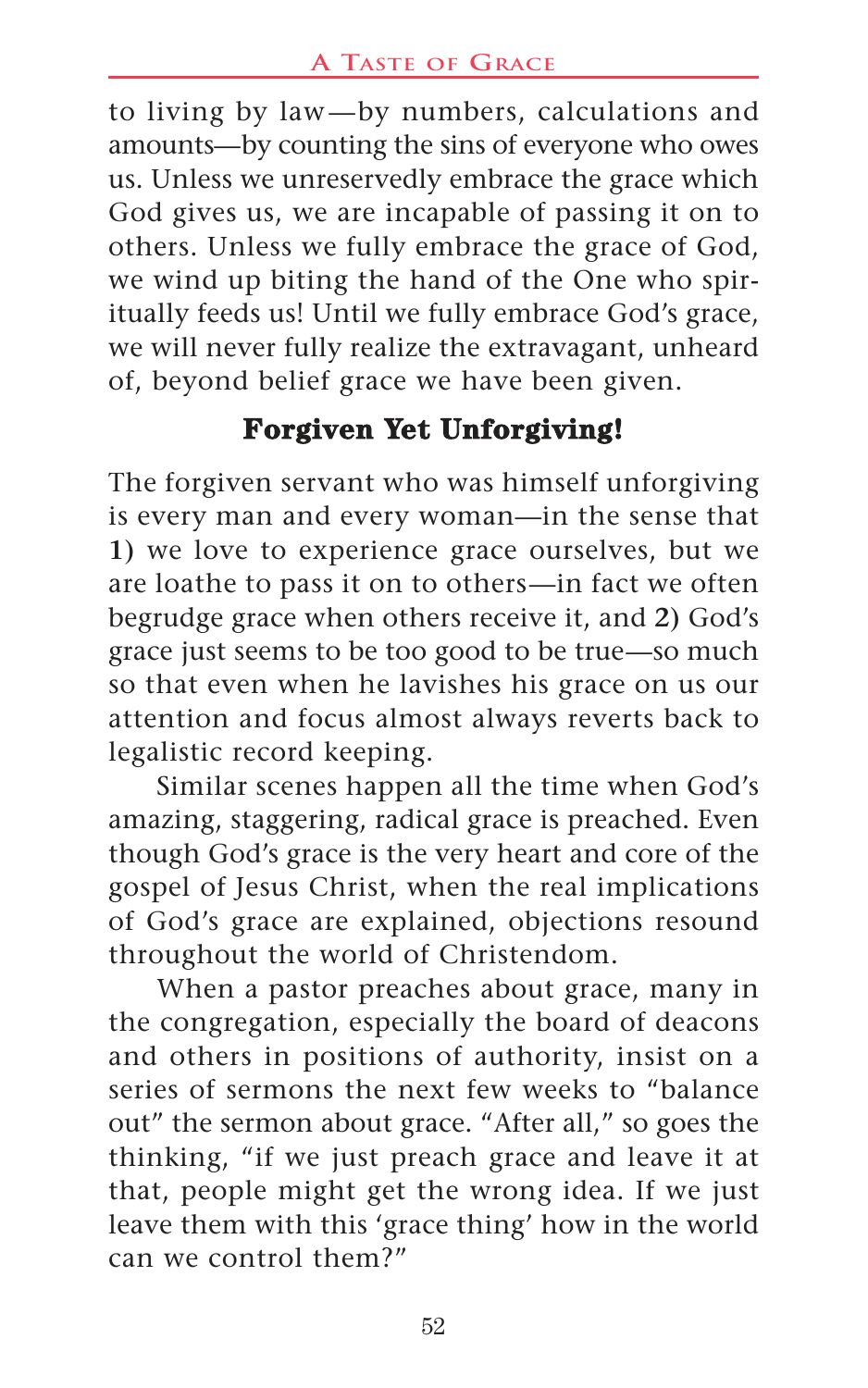So after a grace sermon or two is given the call goes out for sermons about laws, obedience, accountability, standards, requirements of church membership, about the obligation to attend church every Sunday and of course about the necessity to pay a ten-percent tithe, no matter what. Immediately following any discussion of grace many people demand sermons about judgment and eternal torture in hell—these sermons, it would seem, are directed toward those who might be tempted to go overboard and take God's love, grace and forgiveness far more seriously than they "should."

Here are some actual statements made in sermons or in written form by those who claim their teaching is based on the teachings of Jesus Christ:

• Your forgiveness is guaranteed *as long as* you forgive others.

• You must forgive *if* you expect to be forgiven.

• God will not forgive you *unless and until* you forgive others.

God's limitless, unconditional forgiveness, given by his grace, based on his love, scares people. God's amazing forgiveness rocks religious boats it disturbs the religious status quo—it upsets religious apple carts—it turns the values of Christ-less religion upside down. Christ-less religion is deathly afraid of losing control, and so are we, for that matter. If we accept God's grace, then we know that we are in his good graces. But wait!

While we like the idea of being in God's good graces, we don't like the process of getting there for God insists that we can only arrive in his good graces as a consequence of his free gift.

There's the rub! We humans do not like the humility involved in accepting handouts.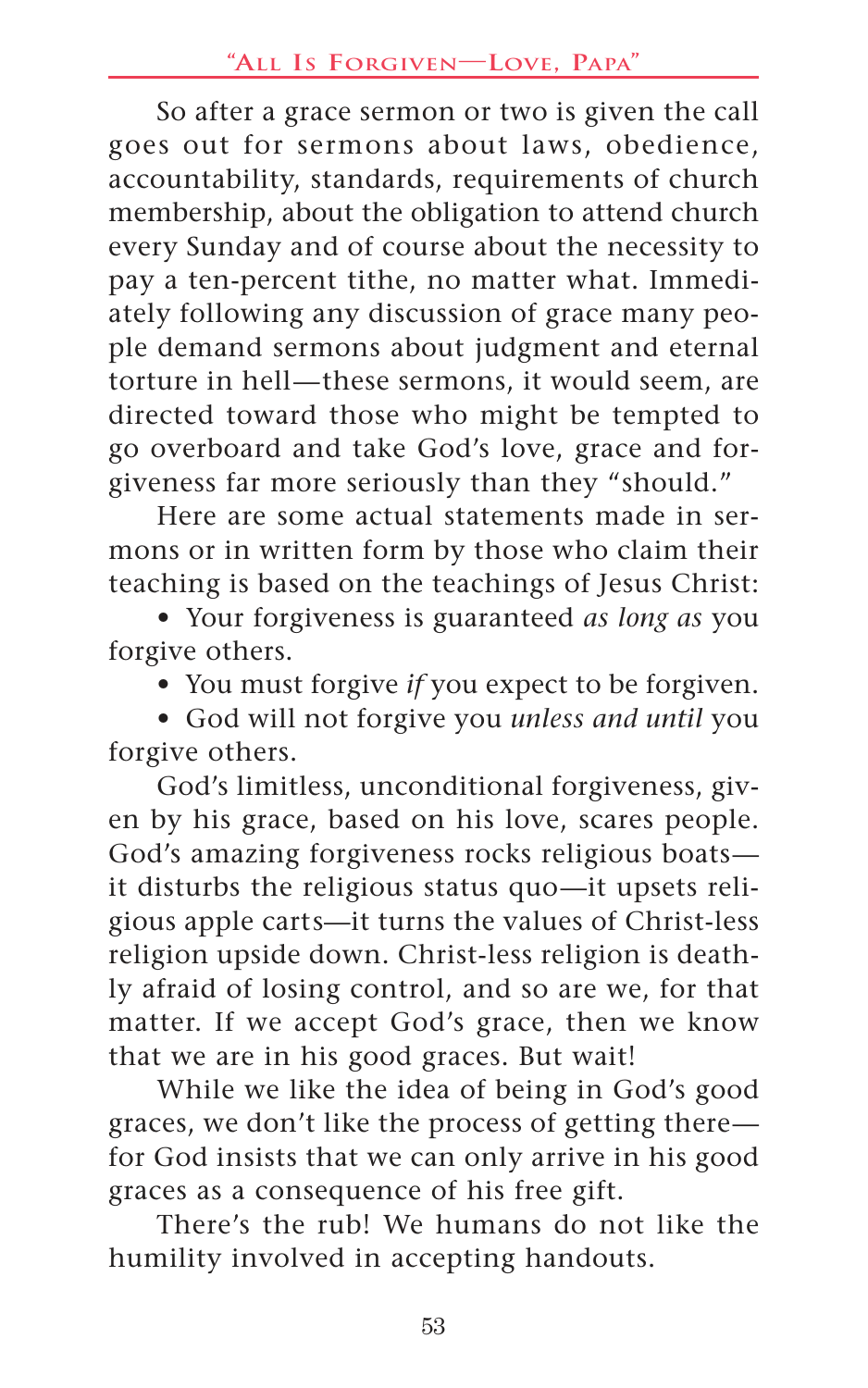When God offers us his grace, without cost and without strings, it frightens us. We don't want to accept his free handouts—so we, like the servant who owed 5,000 lifetimes of work, often prefer to revert to religious record keeping. We reject grace because we actually prefer to count our own sins and the sins of others, even though God refuses to do so. This is the judgment that Jesus says we bring on ourselves.

The parable concludes with the master (the king) handing over the man who had been forgiven much, yet who refused to forgive a small amount, to jailors who would torture him.

Upon reading this last part of the parable many who are themselves confused (like the unforgiving servant was) by God's lavish grace, say, "You see what happens? God will send us to hell if we don't do all the right things—don't give me this grace stuff!"

This same chapter of Matthew 18 records the parable of the lost sheep. This parable concludes: "*In the same way your Father in heaven is not willing that any of these little ones should perish*"(Matthew 18:14).

Are we to assume that Jesus, who is "…*the same yesterday, today and forever"* (Hebrews 13:8) is telling us that the Father who, in Matthew 18:14, was not willing that any should perish, is depicted, 18 verses later (vs. 32) as torturing the hell out of those who are unmerciful? Is God threatening to torture us unless we are merciful?

God is not willing that anyone should perish. God is not willing that anyone be lost in hopeless debt that he can never repay. God is not willing to leave anyone in the horrible delusion that he can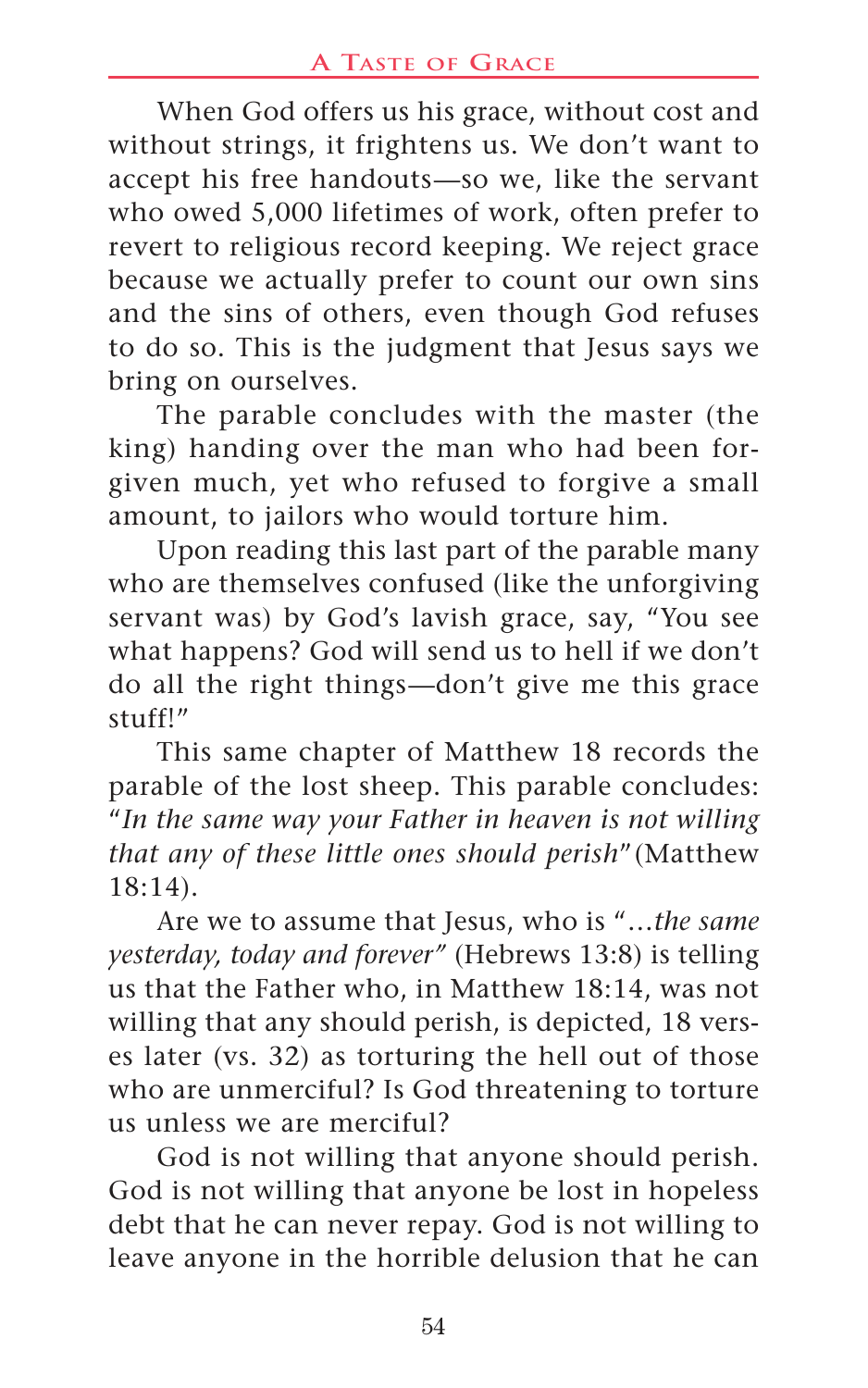bail himself out of a bottomless pit. God is not willing to lose anyone, even those who are so enslaved by performance-based religion that they cannot recognize the pleas for mercy they hear from others as being the exact same pleas they themselves utter before the King.

Is God planning to torture us for being unmerciful? No, the parable simply says that the master (whether or not Jesus is casting God the Father in this role is not absolutely clear) allows us to choose our own destiny. In this parable, the master doesn't send anyone to hell. Neither does God.

Jesus ends this parable by saying there are those who refuse to accept grace and forgiveness—and by doing so, they insist on living in a dog-eat-dog religious world where each and every sin must be paid for. Those who resist divine forgiveness will insist on Christ-less religion, living their lives enslaved by spiritual accountants and bean-counters. They have a choice.

The master in the parable reluctantly accepts the decision of those who insist on remaining lost in a graceless world. He simply states the obvious those who cut themselves off from the grace that is offered to them will live with the religious nightmare they choose, the spiritual torture they will endure in a graceless world. Living in a state of unforgiveness is torture. If we choose to live in religious bondage, we choose the consequences of seemingly endless, unforgiving shame and guilt. God doesn't impose this state—we choose it!

Jesus ends this parable by saying if we live by the sword of legalism, if we refuse to experience the rest and peace that God offers, then we choose to die by the sword of legalism. God does not active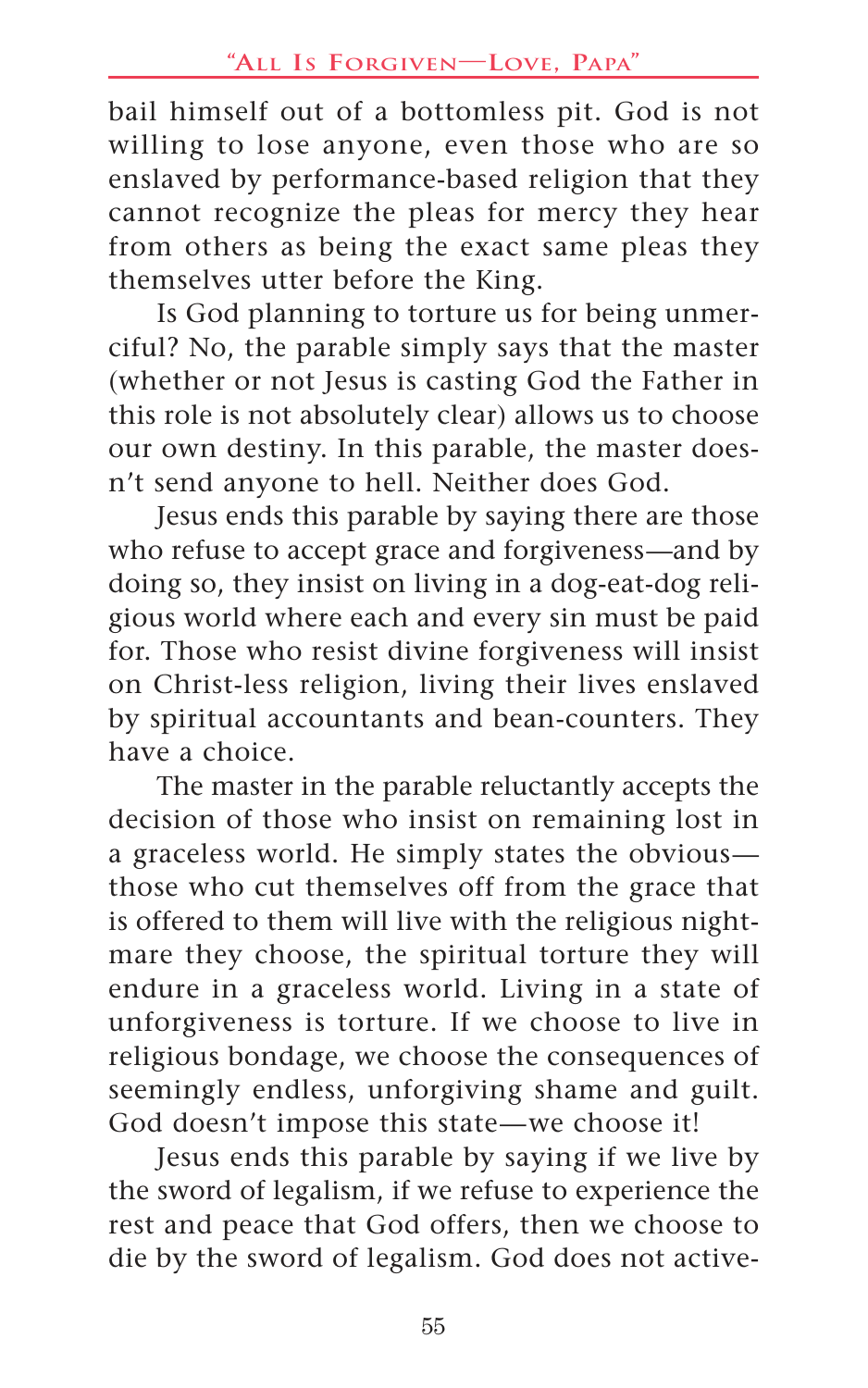ly mete out punishment, he does not fuel the cycle of legalism, but he does not stand in the way of those who insist on remaining within the prison cells of Christ-less religion.

The king in this story, who is not one and the same as our loving heavenly Father in every way (as I mentioned earlier), simply allows the servant who was forgiven an incredible debt, and in turn refused to forgive a debt of \$50, to live in bondage to Christ-less religion. You may have heard the maxim or proverb: "I do not have the right to deny you the consequences of your actions."

Parents learn this lesson as their children mature and grow. Regardless of what we as parents do or do not do, children will eventually make their own choices. There are times when we as parents are delighted with our mature children's choices, and there are times when we are bewildered and even appalled. But as our children grow and mature and assume their place in society, we come to realize that we cannot deny them the consequences of their choices.

In some respects, while the king in this story is not identical to God, and while earthly parents are not identical with our heavenly Father, our Father God takes a similar perspective regarding our choices. God does not force his grace and forgiveness on anyone. Divine forgiveness is available to all, without cost—but we are not compelled to receive it. The decision about accepting his forgiveness is ours.

If we accept his forgiveness we will, by definition, pass that forgiveness on to others. We will pass it on to others because the act of accepting his forgiveness means accepting the risen life of Jesus,